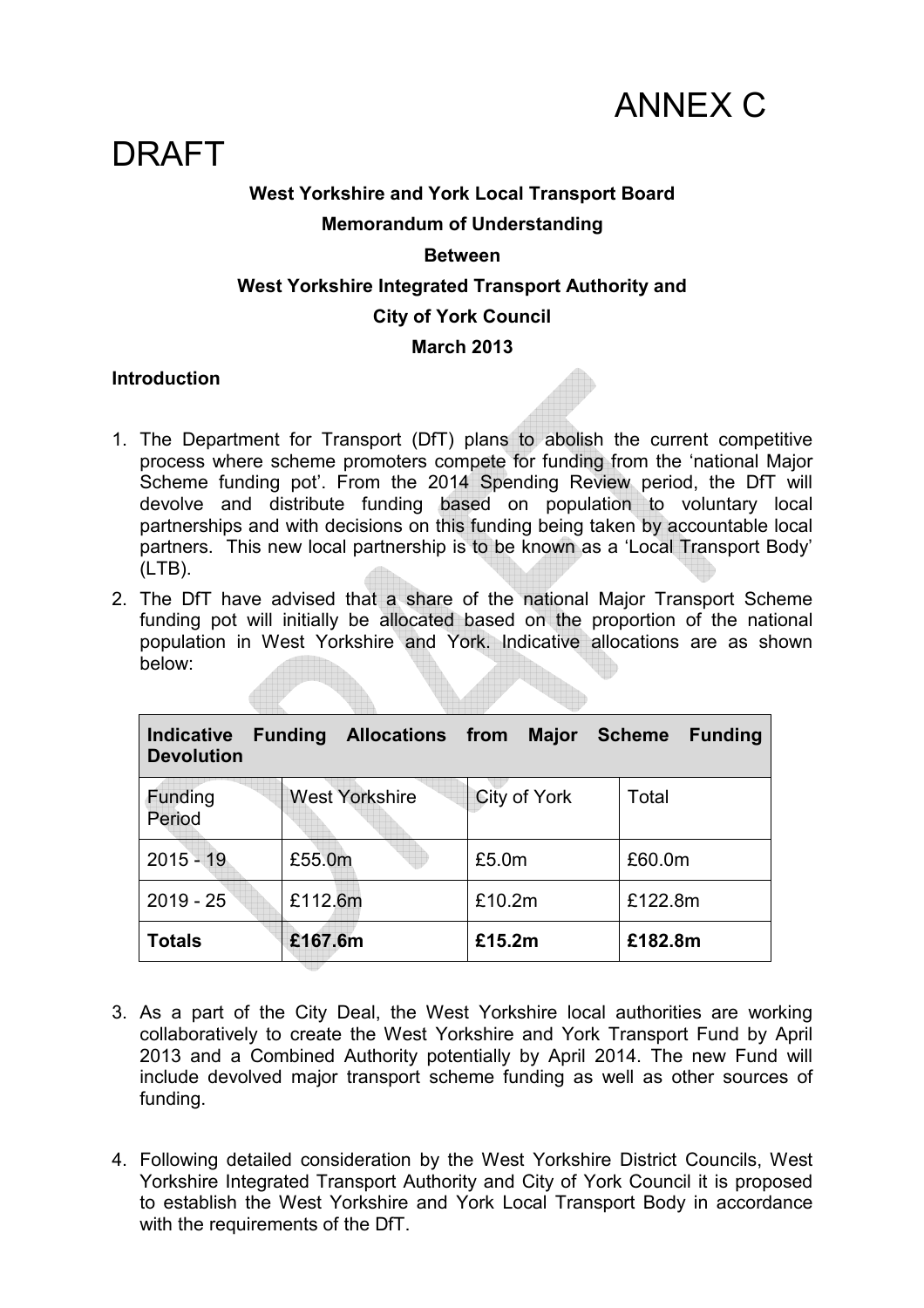### **Agreement**

- 5. For the period before the proposed Combined Authority is established ("the Interim Period"), it is proposed that the LTB functions be administered by the West Yorkshire Integrated Transport Authority (WYITA). This MoU covers 'the Interim Period' and how WYITA and CYC intend to work together to produce a common line of action during this time.
- 6. At the point the Combined Authority is established, the LTB functions will be assumed by the arrangements to be put in place for the Combined Authority. At this stage the parties acknowledge that the future arrangements for the LTB and the Combined Authority have yet to be approved as part of the Statutory Review under the Local Democracy Economic Development and construction Act.
- 7. During the Interim Period, the LTB will comprise the Executive Committee of the WYITA until the establishment of the Combined Authority arrangements.
- 8. The LTB will agree a prioritised list of programmes and projects to be funded from the resources within the proposed Transport Fund. During the Interim Period an elected Councillor nominated by the Leader of City of York Council may attend all meetings of the LTB or any committee of the WYITA at which LTB business appears on the Agenda. Under the standing orders of WYITA the Chair will permit the York Councillor to address the meeting and participate in discussion but not vote.
- 9. If the Parties both agree that it would be expedient, a Joint Advisory Committee of the WYITA and City of York Council may be established pursuant to s101 of the Local Government Act 1972 to advise and make recommendations to the LTB. Any such Joint Committee would be subject to the Standing Orders of the WYITA then in force.
- 10. The LTB will seek endorsement to the prioritised list from the Leaders and Portfolio Holders of the District Councils of West Yorkshire and City of York Council. It is anticipated that the approved list will be submitted to DfT during July 2013.
- 11. The Parties agree that the prioritisation criteria for the Transport Fund shall be:
	- Primary objective to maximise the increase in employment and productivity growth across West Yorkshire and York via the delivery of transport schemes.
	- Secondary objective to improve the ability of people in every West Yorkshire district and York to access jobs, with a particular focus on those living in the most deprived communities, and to achieve a carbon neutral impact at the package level.